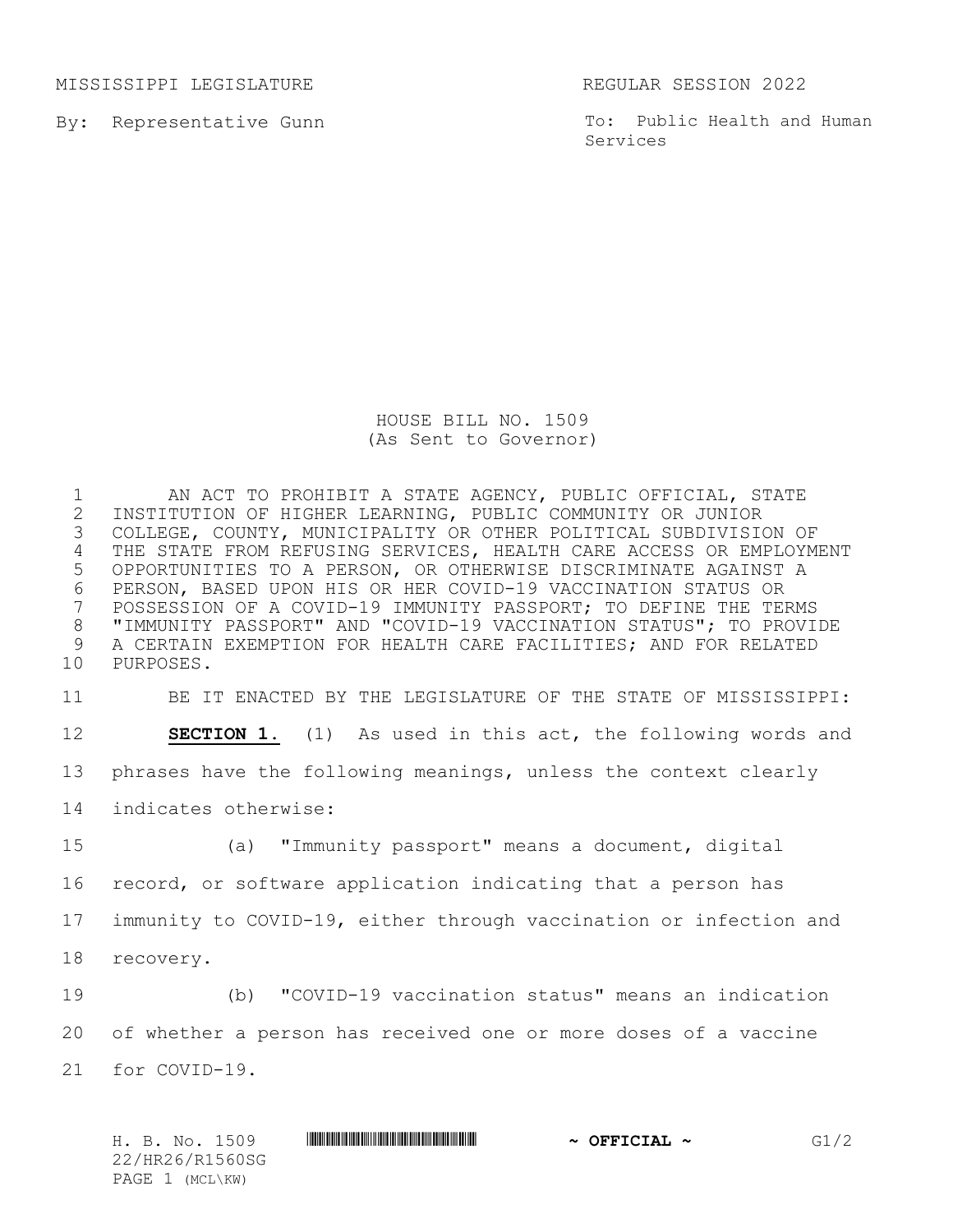(2) Except as provided in subsection (3) of this section, it is an unlawful discriminatory practice for:

 (a) A state agency, public official, state institution of higher learning, public community or junior college, county, municipality or other political subdivision of the state to refuse, withhold from, or deny to a person any local or state services, goods, facilities, advantages, privileges, licensing, educational opportunities, health care access, or employment opportunities based on the person's COVID-19 vaccination status or whether the person has an immunity passport;

 (b) A state agency, public official, state institution of higher learning, public community or junior college, county, municipality or other political subdivision of the state to refuse employment to a person, to bar a person from employment, or to discriminate against a person in compensation or in a term, condition, or privilege of employment based on the person's COVID-19 vaccination status or whether the person has an immunity passport; or

 (c) A state agency, public official, state institution of higher learning, public community or junior college, county, municipality or other political subdivision of the state to exclude, limit, segregate, refuse to serve, or otherwise discriminate against a person based on the person's COVID-19 vaccination status or whether the person has an immunity passport.

H. B. No. 1509 \*HR26/R1560SG\* **~ OFFICIAL ~** 22/HR26/R1560SG PAGE 2 (MCL\KW)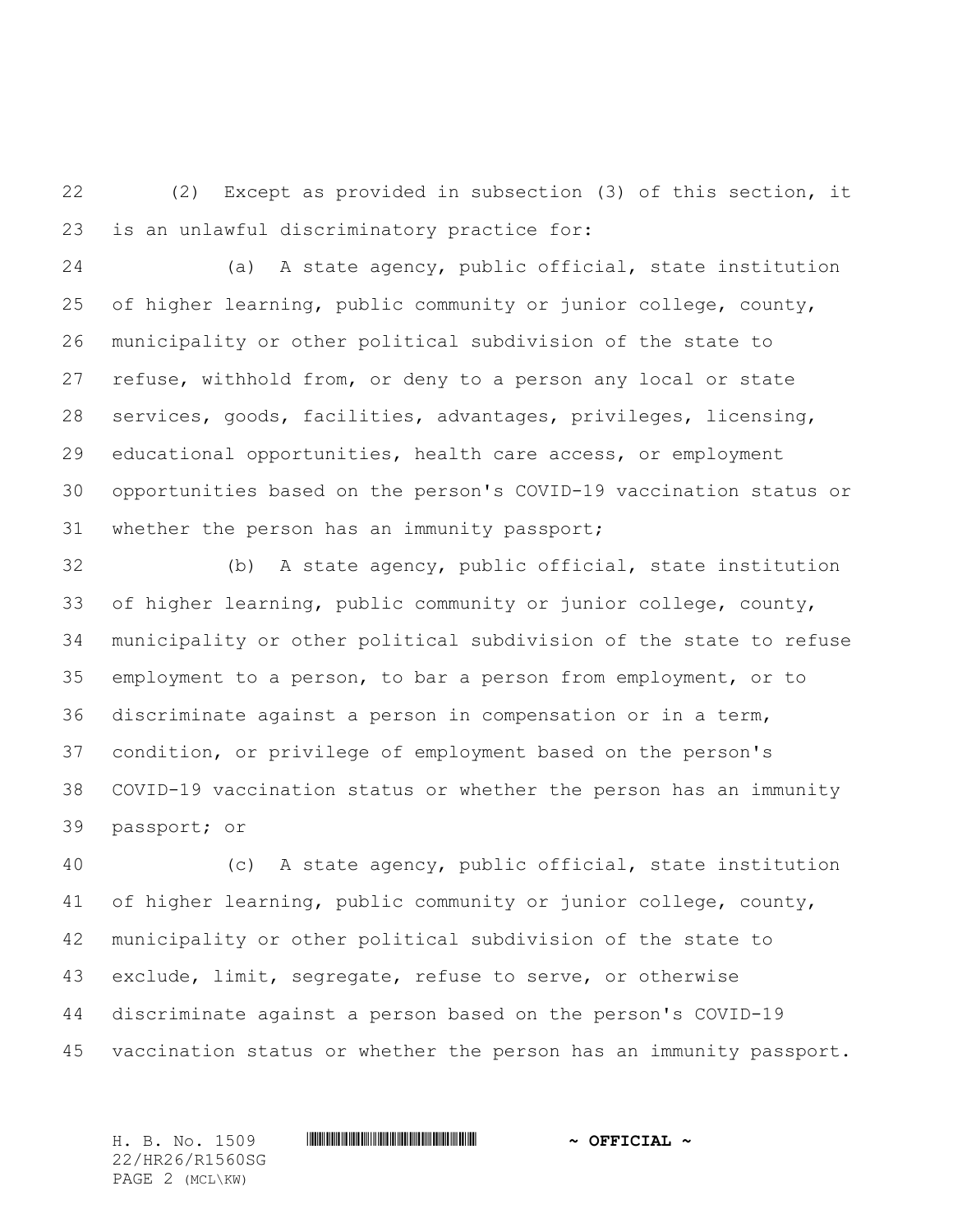(3) Children attending any school, kindergarten or similar type of facility intended for the instruction of children, either public or private, shall not be required to receive a vaccine for COVID-19 as a condition of attendance.

 (4) (a) A state agency, public official, state institution of higher learning, public community or junior college, county, municipality or other political subdivision of the state does not unlawfully discriminate under this section if they recommend that an employee receive a vaccine for COVID-19.

 (b) A health care facility does not unlawfully discriminate under this act if it:

 (i) Asks an employee to volunteer the employee's COVID-19 vaccination status for the purpose of determining whether the health care facility should implement reasonable accommodation measures to protect the safety and health of employees, patients, visitors, and other persons from COVID-19. A health care facility may consider an employee to be unvaccinated if the employee declines to provide the employee's COVID-19 vaccination status to the health care facility for purposes of determining whether reasonable accommodation measures should be implemented; or (ii) Implements reasonable accommodation measures

 for employees, patients, visitors, and other persons who are not vaccinated for COVID-19 to protect the safety and health of employees, patients, visitors, and other persons from COVID-19.

H. B. No. 1509 \*HR26/R1560SG\* **~ OFFICIAL ~** 22/HR26/R1560SG PAGE 3 (MCL\KW)